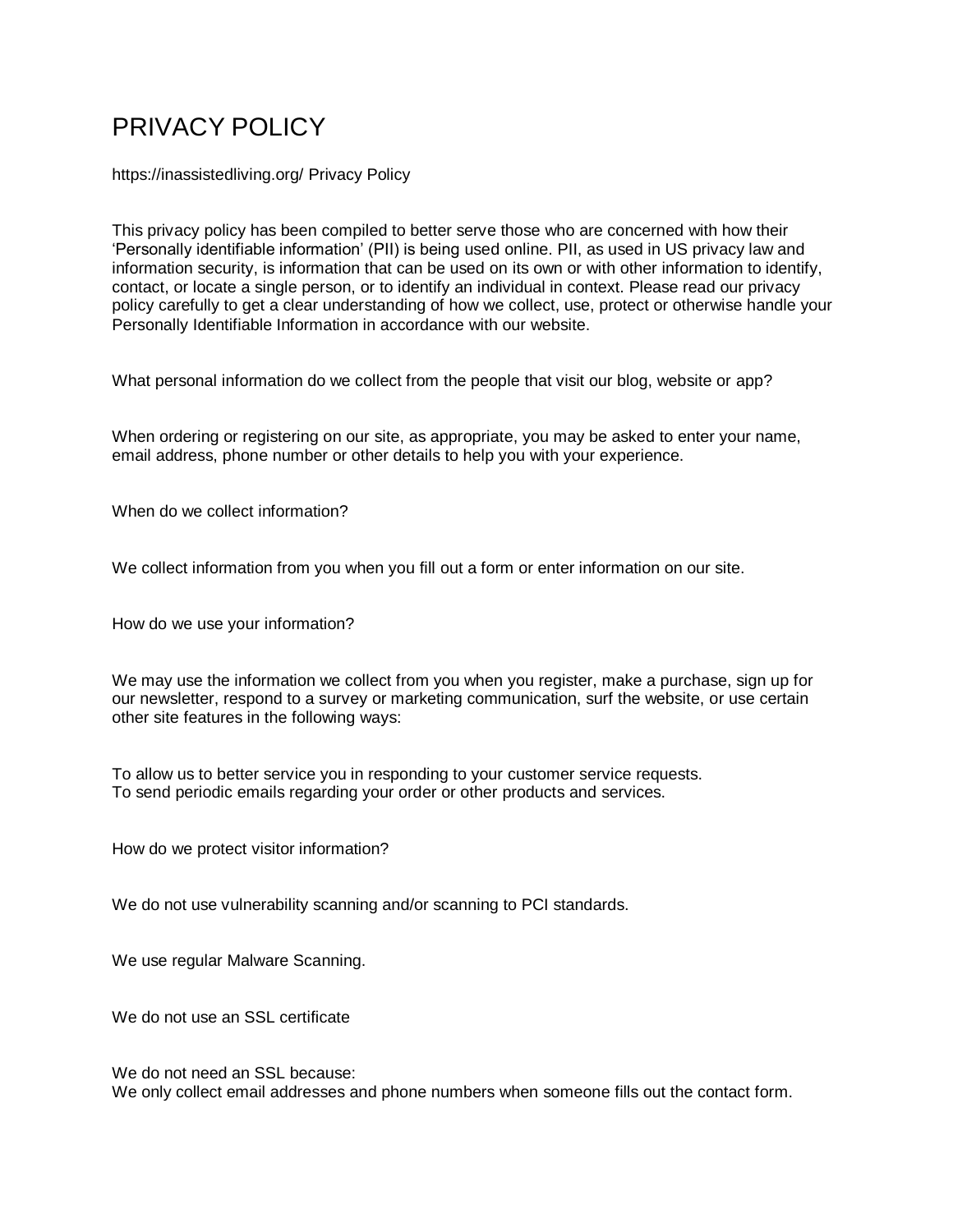Do we use 'cookies'?

### We use cookies for tracking purposes

You can choose to have your computer warn you each time a cookie is being sent, or you can choose to turn off all cookies. You do this through your browser (like Internet Explorer) settings. Each browser is a little different, so look at your browser's Help menu to learn the correct way to modify your cookies.

If you disable cookies off, some features will be disabled that make your site experience more efficient and some of our services will not function properly.

However, you can still sign-up.

## Third Party Disclosure

We do not sell, trade, or otherwise transfer to outside parties your personally identifiable information unless we provide you with advance notice. This does not include website hosting partners and other parties who assist us in operating our website, conducting our business, or servicing you, so long as those parties agree to keep this information confidential. We may also release your information when we believe release is appropriate to comply with the law, enforce our site policies, or protect ours or others' rights, property, or safety.

However, non-personally identifiable visitor information may be provided to other parties for marketing, advertising, or other uses.

### Third party links

Occasionally, at our discretion, we may include or offer third party products or services on our website. These third party sites have separate and independent privacy policies. We therefore have no responsibility or liability for the content and activities of these linked sites. Nonetheless, we seek to protect the integrity of our site and welcome any feedback about these sites.

### Google

Google's advertising requirements can be summed up by Google's Advertising Principles. They are put in place to provide a positive experience for users. https://support.google.com/adwordspolicy/answer/1316548?hl=en

We use Google AdSense Advertising on our website.

Google, as a third party vendor, uses cookies to serve ads on our site. Google's use of the DART cookie enables it to serve ads to our users based on their visit to our site and other sites on the Internet. Users may opt out of the use of the DART cookie by visiting the Google ad and content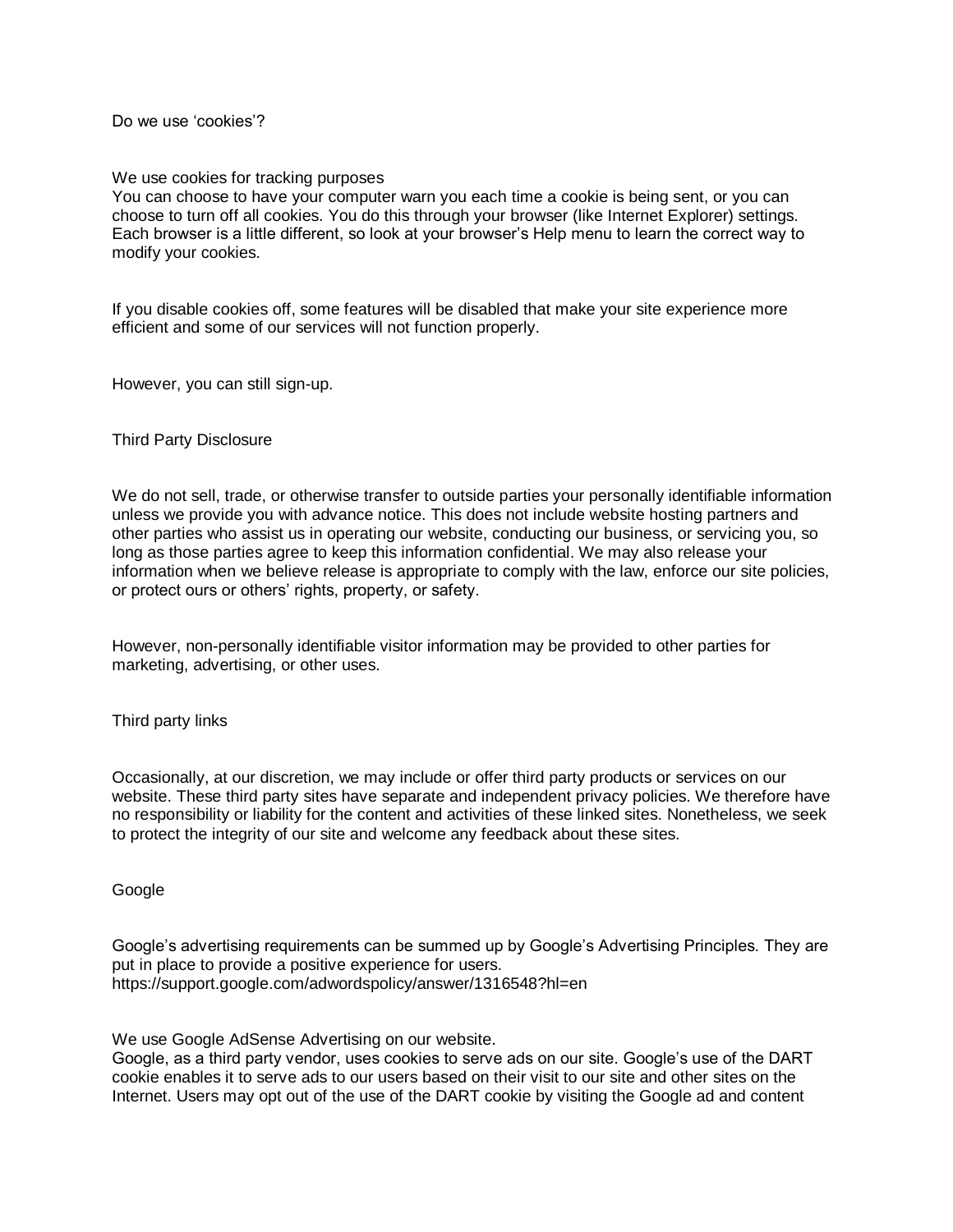network privacy policy. We have implemented the following:

Remarketing with Google AdSense, AdRoll Demographics and Interests Reporting

We along with third-party vendors, such as Google use first-party cookies (such as the Google Analytics cookies) and third-party cookies (such as the DoubleClick cookie) or other third-party identifiers together to compile data regarding user interactions with ad impressions, and other ad service functions as they relate to our website. Opting out:

Users can set preferences for how Google advertises to you using the Google Ad Settings page. Alternatively, you can opt out by visiting the Network Advertising initiative opt out page or permanently using the Google Analytics Opt Out Browser add on.

California Online Privacy Protection Act

CalOPPA is the first state law in the nation to require commercial websites and online services to post a privacy policy. The law's reach stretches well beyond California to require a person or company in the United States (and conceivably the world) that operates websites collecting personally identifiable information from California consumers to post a conspicuous privacy policy on its website stating exactly the information being collected and those individuals with whom it is being shared, and to comply with this policy. – See more at: http://consumercal.org/california-onlineprivacy-protection-act-caloppa/#sthash.0FdRbT51.dpuf According to CalOPPA we agree to the following:

Users can visit our site anonymously

Once this privacy policy is created, we will add a link to it on our home page, or as a minimum on the first significant page after entering our website.

Our Privacy Policy link includes the word 'Privacy', and can be easily be found on the page specified above.

Users will be notified of any privacy policy changes:

On our Privacy Policy Page Users are able to change their personal information:

By emailing us How does our site handle do not track signals?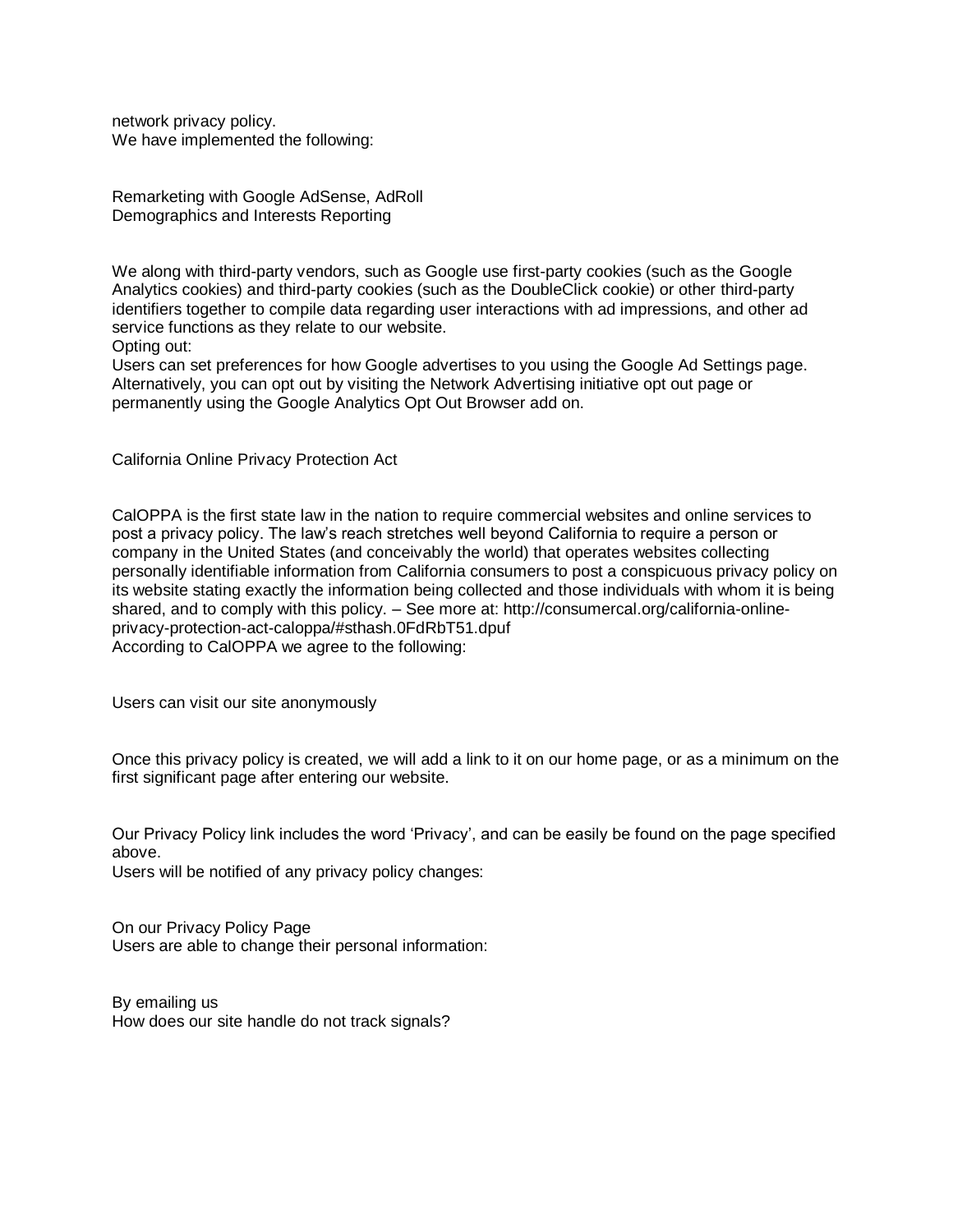We honor do not track signals and do not track, plant cookies, or use advertising when a Do Not Track (DNT) browser mechanism is in place. Does our site allow third party behavioral tracking?

It's also important to note that we allow third party behavioral tracking

COPPA (Children Online Privacy Protection Act)

When it comes to the collection of personal information from children under 13, the Children's Online Privacy Protection Act (COPPA) puts parents in control. The Federal Trade Commission, the nation's consumer protection agency, enforces the COPPA Rule, which spells out what operators of websites and online services must do to protect children's privacy and safety online.

We do not specifically market to children under 13.

Fair Information Practices

The Fair Information Practices Principles form the backbone of privacy law in the United States and the concepts they include have played a significant role in the development of data protection laws around the globe. Understanding the Fair Information Practice Principles and how they should be implemented is critical to comply with the various privacy laws that protect personal information.

In order to be in line with Fair Information Practices we will take the following responsive action, should a data breach occur:

We will notify the users via email

Within 7 business days We will notify the users via in site notification

#### Within 7 business days

We also agree to the individual redress principle, which requires that individuals have a right to pursue legally enforceable rights against data collectors and processors who fail to adhere to the law. This principle requires not only that individuals have enforceable rights against data users, but also that individuals have recourse to courts or a government agency to investigate and/or prosecute non-compliance by data processors.

CAN SPAM Act